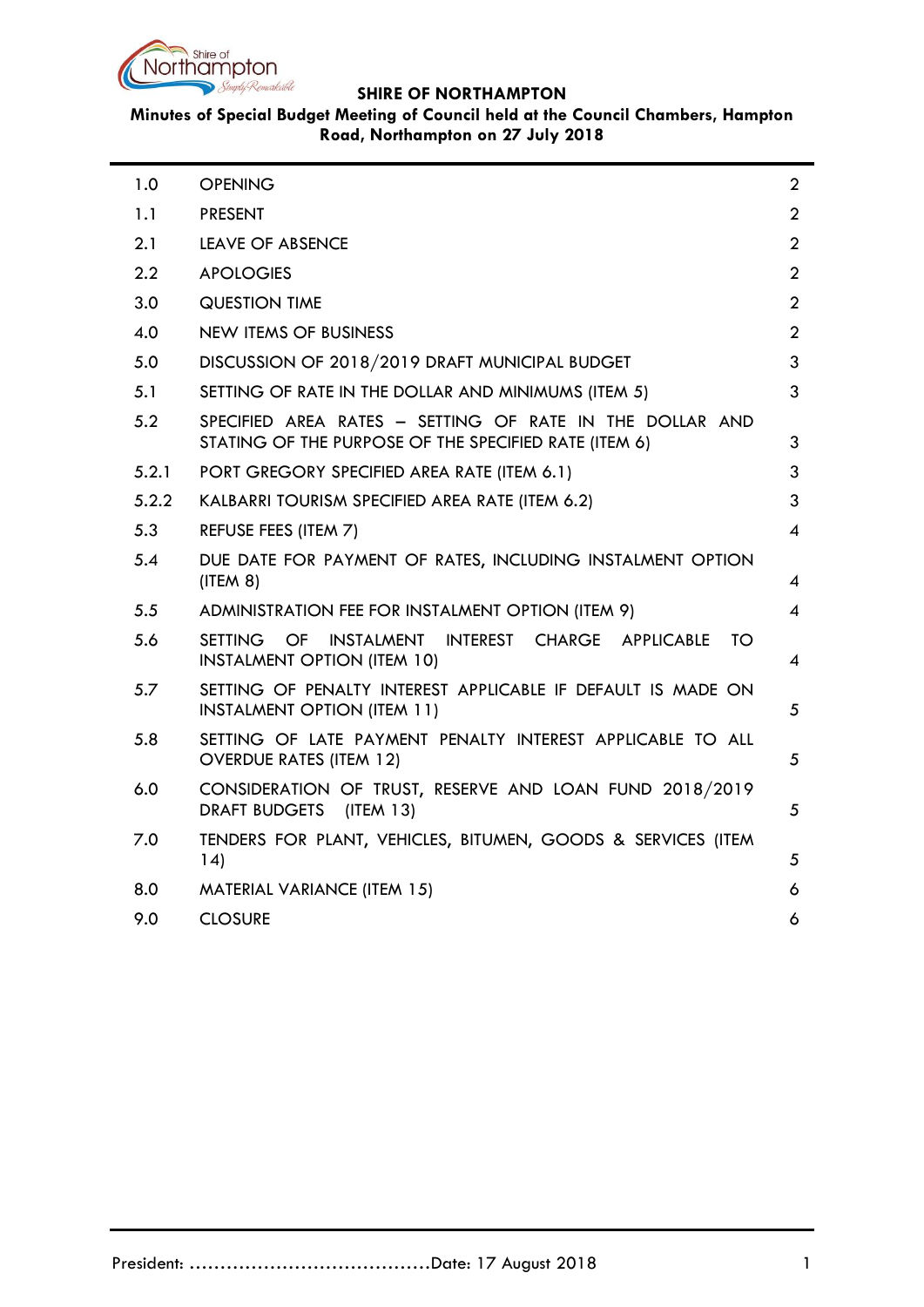

# **Minutes of Special Budget Meeting of Council held at the Council Chambers, Hampton Road, Northampton on 27 July 2018**

# <span id="page-1-0"></span>**1.0 OPENING**

The President thanked all Councillors and staff present for their attendance and declared the meeting open at 9.07am.

# <span id="page-1-1"></span>**1.1 PRESENT**

| Cr C Simkin               | President                          | Northampton Ward                   |  |
|---------------------------|------------------------------------|------------------------------------|--|
| Cr S Krakouer             | Deputy President                   | Kalbarri Ward                      |  |
| Cr T Carson               |                                    | Northampton Ward                   |  |
| Cr T Hay                  |                                    | Northampton Ward                   |  |
| Cr R Suckling             |                                    | Northampton Ward                   |  |
| Cr D Pike                 |                                    | Kalbarri Ward                      |  |
| Cr S Smith                |                                    | Kalbarri Ward                      |  |
| Mr Garry Keeffe           | <b>Chief Executive Officer</b>     |                                    |  |
| <b>Mr Grant Middleton</b> |                                    | Deputy Chief Executive Officer     |  |
| Mr Neil Broadhurst        | Manager Works & Technical Services |                                    |  |
| Mr Glenn Bangay           |                                    | <b>Principal Building Surveyor</b> |  |

#### <span id="page-1-2"></span>**2.1 LEAVE OF ABSENCE**

Nil

#### <span id="page-1-3"></span>**2.2 APOLOGIES**

Cr Stewart

#### <span id="page-1-4"></span>**3.0 QUESTION TIME**

No members of the public were present during question time.

#### <span id="page-1-5"></span>**4.0 NEW ITEMS OF BUSINESS**

Nil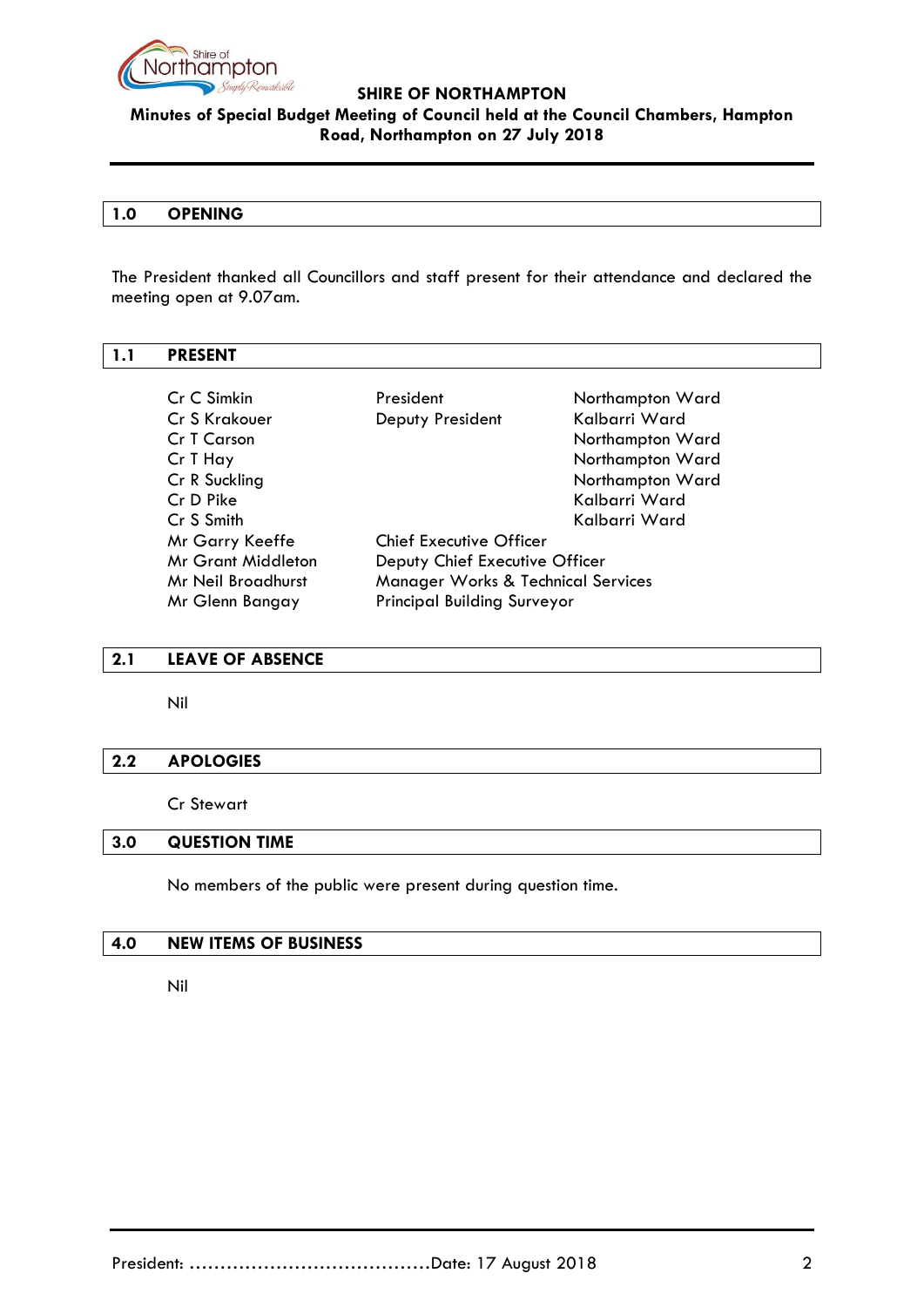

# **Minutes of Special Budget Meeting of Council held at the Council Chambers, Hampton Road, Northampton on 27 July 2018**

#### <span id="page-2-0"></span>**5.0 DISCUSSION OF 2018/2019 DRAFT MUNICIPAL BUDGET**

Council reviewed the new items list to ensure that the draft budget for 2018/2019 was adopted as a balanced budget.

#### <span id="page-2-1"></span>5.1 SETTING OF RATE IN THE DOLLAR AND MINIMUMS (ITEM 5)

Moved Cr SUCKLING, seconded Cr CARSON

That the Draft Municipal Fund Budget for 2018/2019 be adopted as a balanced budget and the following charges be levied:

*General Rates*

The rate in the dollar for all rateable Gross Rental Value properties be set at \$0.07723 (7.7230¢) and the rate in the dollar for all rateable Unimproved Value properties be set at  $0.013059$  (1.3059¢) to achieve a 3% increase in rates revenue.

#### *Minimum Rates*

That the minimum rate on rateable Gross Rental Value and Unimproved Value properties be set at \$550.00 per assessment.

# CARRIED BY AN ABSOLUTE MAJORITY 7/0

<span id="page-2-2"></span>5.2 SPECIFIED AREA RATES – SETTING OF RATE IN THE DOLLAR AND STATING OF THE PURPOSE OF THE SPECIFIED RATE (ITEM 6**)**

#### <span id="page-2-3"></span>5.2.1 PORT GREGORY SPECIFIED AREA RATE (ITEM 6.1**)**

Moved Cr SUCKLING, seconded Cr CARSON

That the specified area rate in the dollar, for all rateable Port Gregory Gross Rental Value properties within the Port Gregory Townsite be set at  $$0.018768$  (1.8768 $¢$ ) to raise approximately \$10,500 to fund the operating cost of maintaining the Port Gregory Water Supply.

#### CARRIED BY AN ABSOLUTE MAJORITY 7/0

#### <span id="page-2-4"></span>5.2.2 KALBARRI TOURISM SPECIFIED AREA RATE (ITEM 6.2)

Moved Cr SUCKLING, seconded Cr CARSON

That the specified area rate in the dollar, for all rateable Kalbarri Gross Rental Value properties zoned Residential, Residential Development, Places of Public Assembly, Special Site, Special Rural, Commercial, Tourist Accommodation, Service Industry, Light Industry, Composite Light Industry, within the Kalbarri Town Planning Scheme No. 9 be set at \$0.001746 (0.1746¢), to raise approximately \$30,000 being for Tourism Infrastructure related projects and Tourism Promotional Advertising within the Kalbarri Ward.

CARRIED BY AN ABSOLUTE MAJORITY 7/0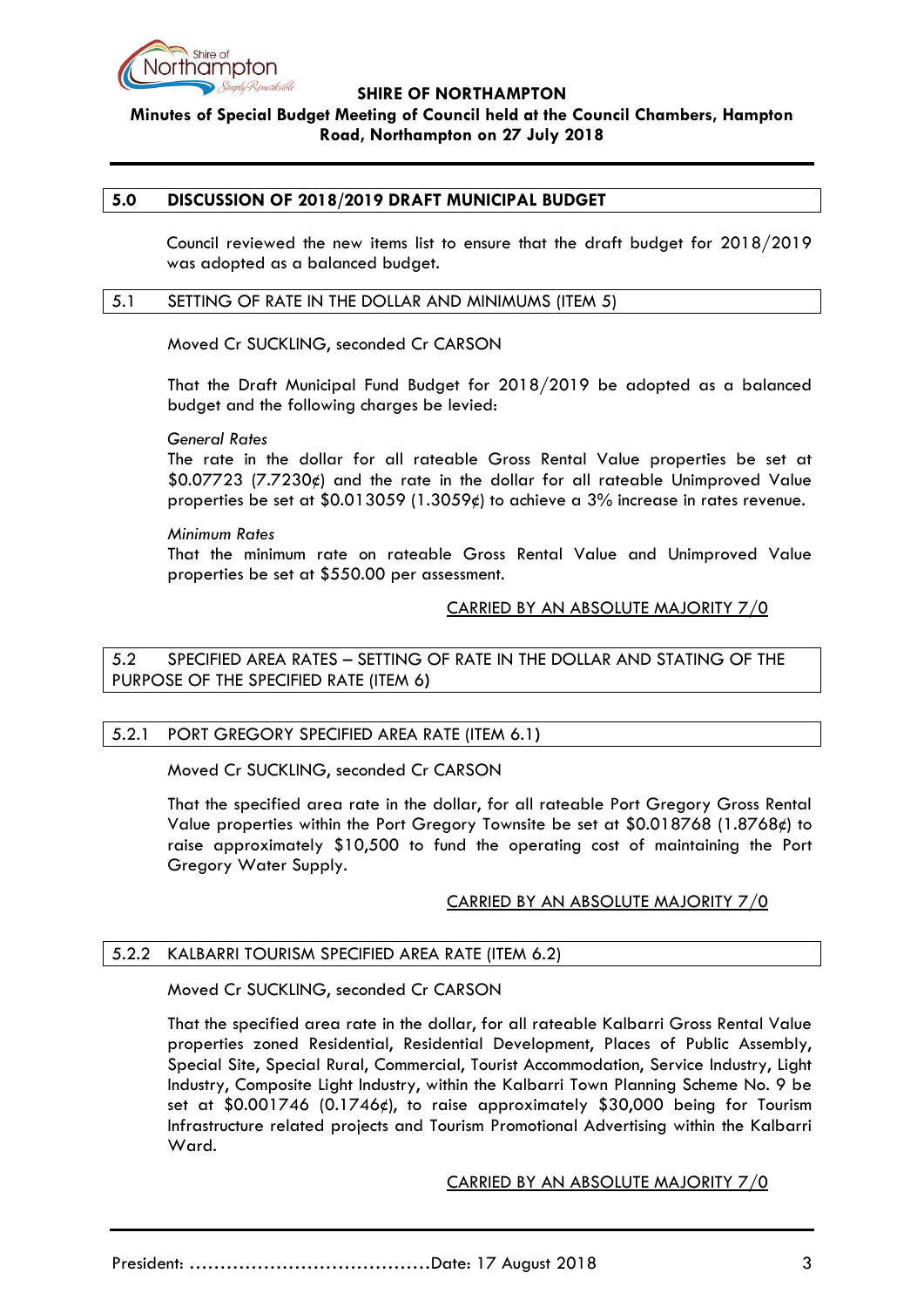

# **Minutes of Special Budget Meeting of Council held at the Council Chambers, Hampton Road, Northampton on 27 July 2018**

# <span id="page-3-0"></span>5.3 REFUSE FEES (ITEM 7)

Moved Cr SUCKLING, seconded Cr CARSON

- 1. That the refuse fee for residential refuse collection be set at \$330.00 and the fee for business refuse collection be set at \$660.00.
- 2. That the refuse fee for Half Way Bay Cottages be set at \$263.64 per cottage plus GST.

# CARRIED BY AN ABSOLUTE MAJORITY 7/0

#### <span id="page-3-1"></span>5.4 DUE DATE FOR PAYMENT OF RATES, INCLUDING INSTALMENT OPTION (ITEM 8)

Moved Cr SUCKLING, seconded Cr CARSON

That the due date for the payment of rates be  $5<sup>th</sup>$  October 2018 and the remaining due dates for rate instalment payments be 7<sup>th</sup> December 2018, 1st February 2019 and 5<sup>th</sup> April 2019.

# CARRIED BY AN ABSOLUTE MAJORITY 7/0

# <span id="page-3-2"></span>5.5 ADMINISTRATION FEE FOR INSTALMENT OPTION (ITEM 9)

Moved Cr SUCKLING, seconded Cr CARSON

That an administration fee of \$5.00 per rate instalment payment be charged.

# CARRIED BY AN ABSOLUTE MAJORITY 7/0

#### <span id="page-3-3"></span>5.6 SETTING OF INSTALMENT INTEREST CHARGE APPLICABLE TO INSTALMENT OPTION (ITEM 10)

Moved Cr SUCKLING, seconded Cr CARSON

That an instalment interest rate of 5% per annum be charged on all rate assessments that are paid by instalments.

#### CARRIED BY AN ABSOLUTE MAJORITY 7/0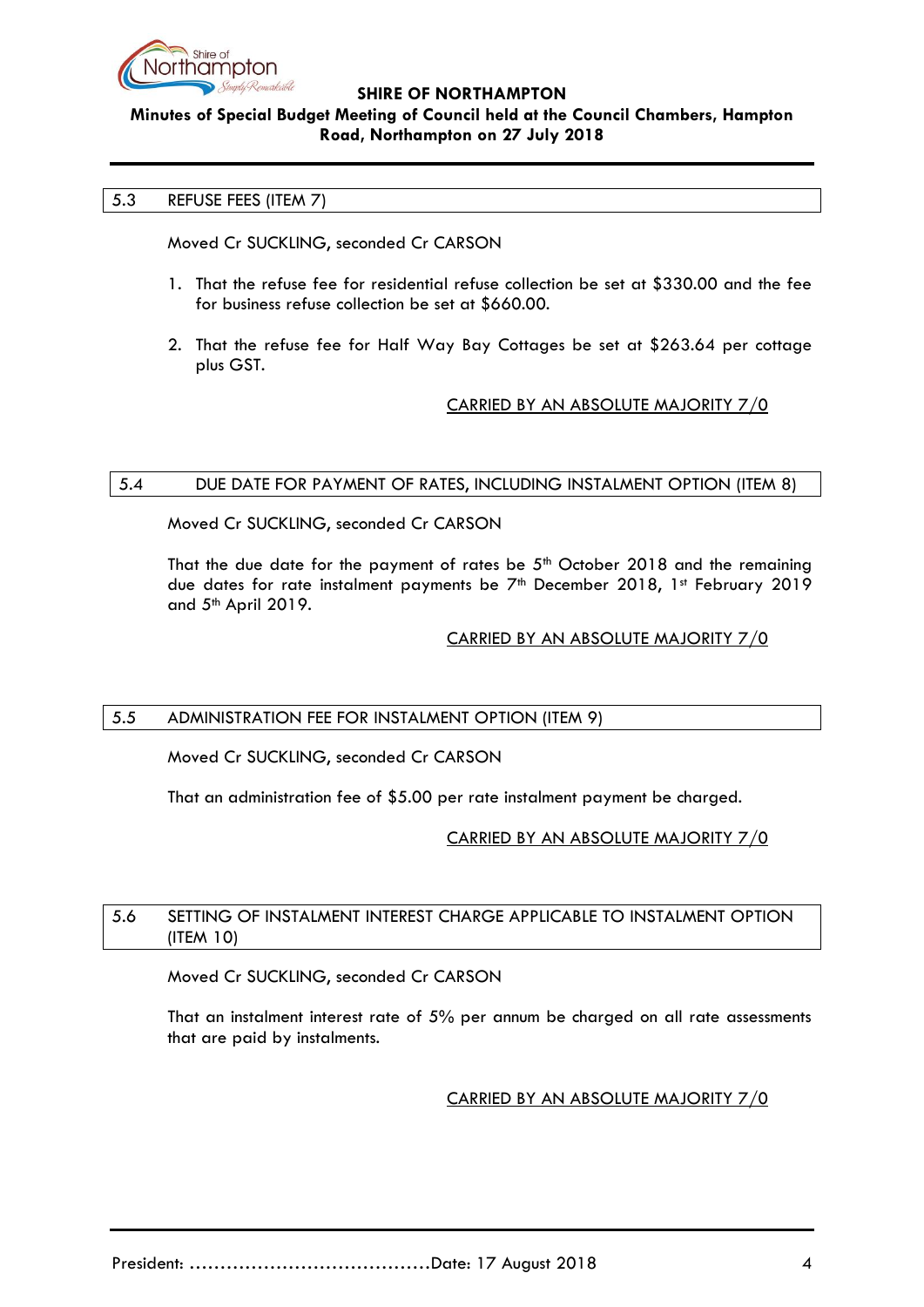

# **Minutes of Special Budget Meeting of Council held at the Council Chambers, Hampton Road, Northampton on 27 July 2018**

#### <span id="page-4-0"></span>5.7 SETTING OF PENALTY INTEREST APPLICABLE IF DEFAULT IS MADE ON INSTALMENT OPTION (ITEM 11)

Moved Cr SUCKLING, seconded Cr CARSON

That a penalty interest rate of 10% per annum be applicable to the outstanding rates amount if a ratepayer defaults on the payment of a rates instalment**.**

# CARRIED BY AN ABSOLUTE MAJORITY 7/0

## <span id="page-4-1"></span>5.8 SETTING OF LATE PAYMENT PENALTY INTEREST APPLICABLE TO ALL OVERDUE RATES (ITEM 12)

Moved Cr SUCKLING, seconded Cr CARSON

That a late payment penalty of 10% per annum be charged on all rates outstanding after 5<sup>th</sup> October 2018, where no instalment option was taken.

# CARRIED BY AN ABSOLUTE MAJORITY 7/0

# <span id="page-4-2"></span>6.0 CONSIDERATION OF TRUST, RESERVE AND LOAN FUND 2018/2019 DRAFT BUDGETS(ITEM 13)

Moved Cr SUCKLING, seconded Cr CARSON

The Trust, Reserve and Loan Fund Budgets for 2018/2019 are adopted.

# CARRIED BY AN ABSOLUTE MAJORITY 7/0

# <span id="page-4-3"></span>7.0 TENDERS FOR PLANT, VEHICLES, BITUMEN, GOODS & SERVICES (ITEM 14)

Moved Cr KRAKOUER, seconded Cr HAY

That the Chief Executive Officer be authorised to call tenders, as per the requirements and provisions of the Local Government Act 1995, for the provision of goods and services as approved within the 2018/2019 Budget.

CARRIED 7/0